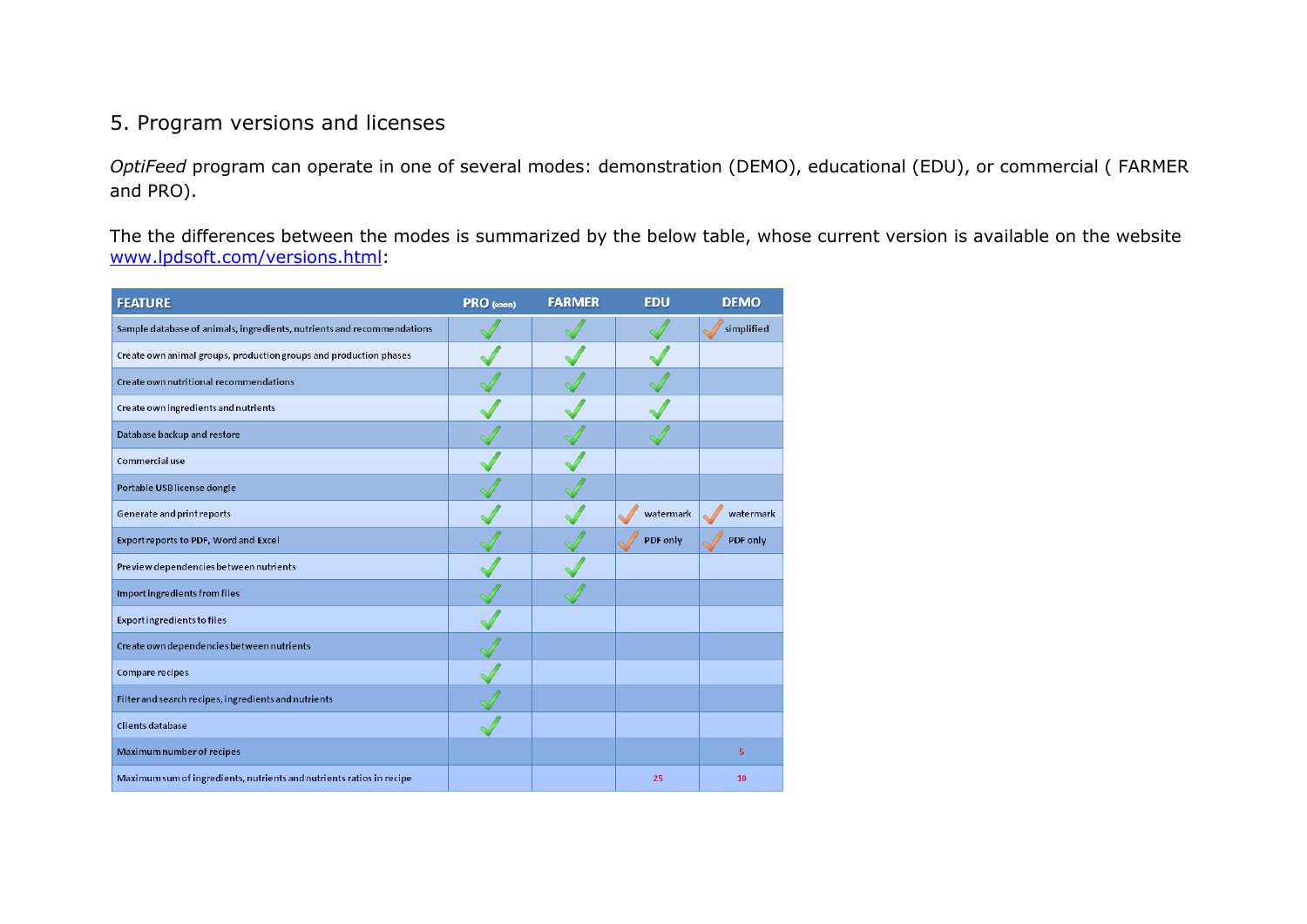The license key entered into the computer decides on the mode of operation of the program.

A window entitled License is used to manage license keys. It appears the first time you start the program and during its operation if the program does not find license key. It can also be manually triggered with the help of the << License >> button in  $<<$  HFI P  $>>$  menu.

Attention: During the operation of the program do not close the License window without entering license key. This cause immediate closure of the program without saving any changes to the database. Such changes would have been lost forever.

## 5.1. Demo License

DEMO mode is intended for all people who want to learn more about the program before making any decision on purchasing. It allows you to test most of the basic features, including balancing and optimization of simple feed recipes (with a maximum total of ingredients, nutrients, and ratios equal to 10). DEMO can not be used for commercial purposes, it offers an opportunity to work exclusively with sample database supplied with the program. The contents of this database is more restrictive than other program versions. The maximum number of recipes that can be saved at the same time in the DEMO mode is 5.

Free and perpetual license key for DEMO mode is in form of a number. In order to obtain such a license, one should enter their email address in the demonstration License frame of License window and agree to receive commercial information from the authors of the program. Such a consent will be used by the authors to present users with offers for purchase of commercial license and program updates. After completion of the these steps, the << Apply for DEMO license >> button will be unlocked: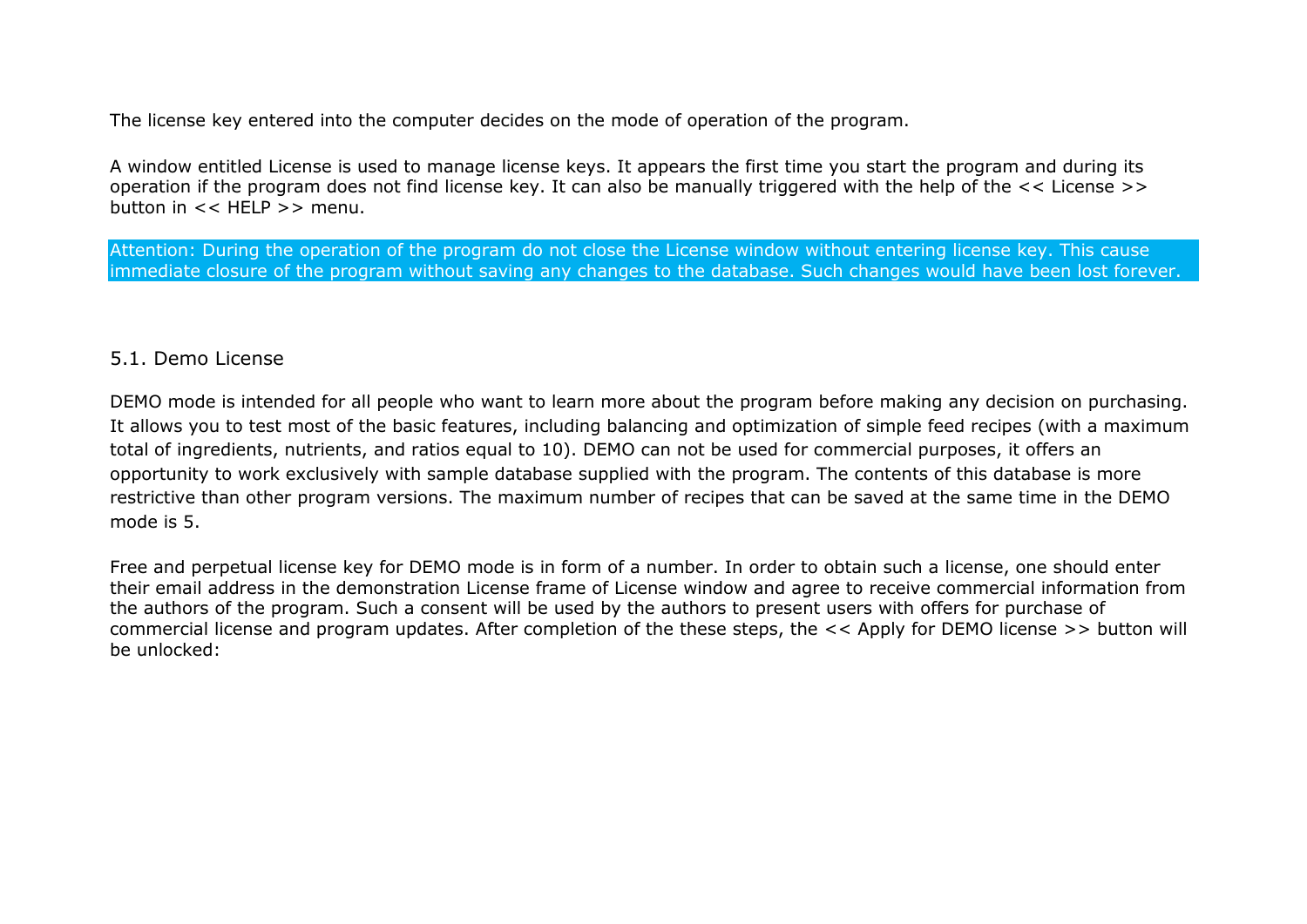| OptiFeed - license                       |                                                                                                                                 |  |
|------------------------------------------|---------------------------------------------------------------------------------------------------------------------------------|--|
| <b>DEMO</b> license                      |                                                                                                                                 |  |
| In order to receive a free DEMO license: | enter your e-mail, agree to receive commercial information, and click Apply for DEMO license button.                            |  |
| User's e-mail address:                   | luke@lpdsoft.com                                                                                                                |  |
| Registration number: 4173716649          |                                                                                                                                 |  |
|                                          | √ I agree to receive commercial information from the authors of the OptiFeed program,<br>via electronic means of communication. |  |
|                                          | Apply for DEMO license                                                                                                          |  |
| License key:                             |                                                                                                                                 |  |

Click it and wait for the response of the program:



In case of failure, follow instructions provided: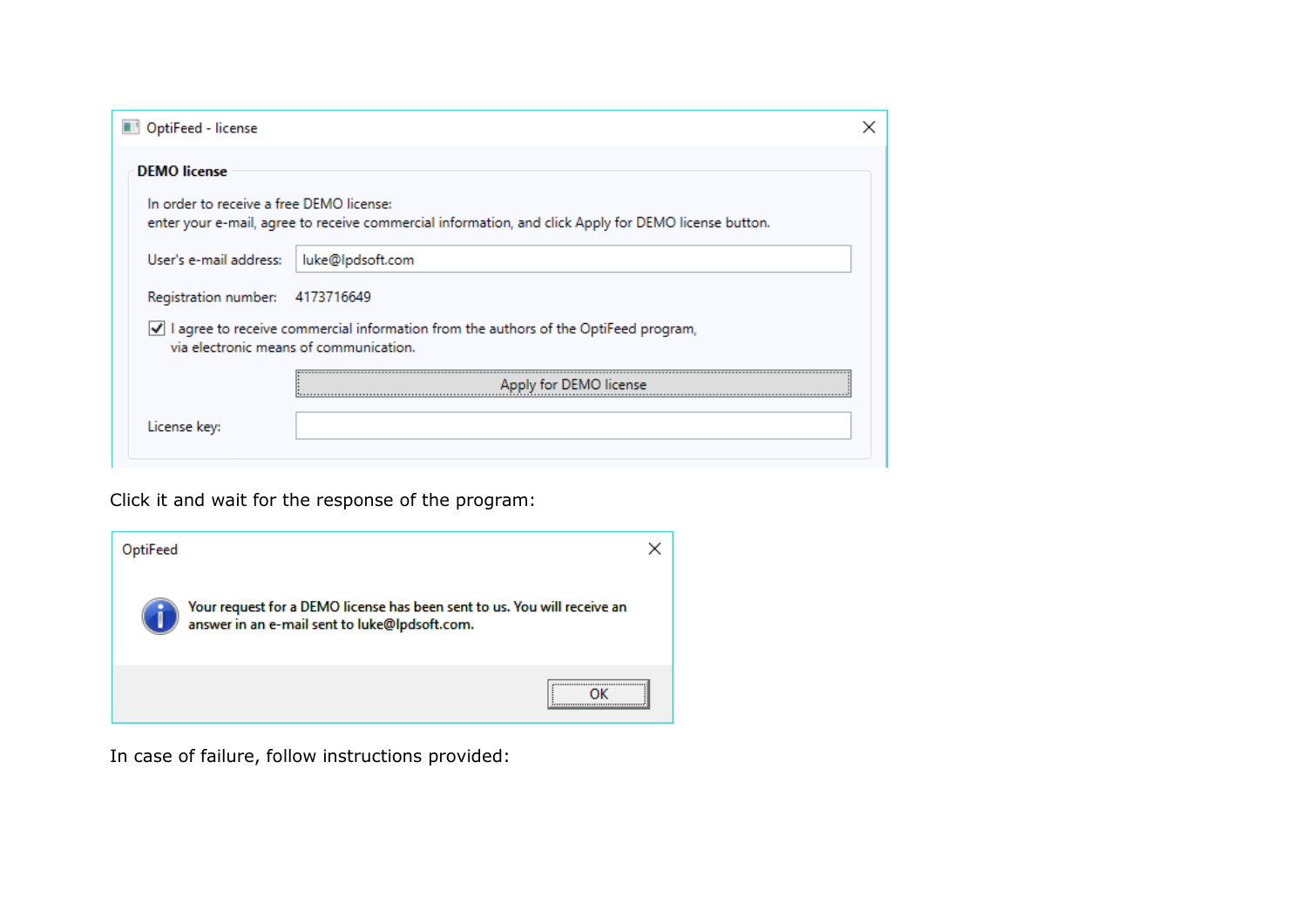

## Note: With a single e-mail address, you can activate the program on only one computer.

The mail with the sent license should be opened, then copied and pasted in the License key field:

| OptiFeed - license                       |                                                                                                      |  |
|------------------------------------------|------------------------------------------------------------------------------------------------------|--|
| <b>DEMO</b> license                      |                                                                                                      |  |
| In order to receive a free DEMO license: | enter your e-mail, agree to receive commercial information, and click Apply for DEMO license button. |  |
| User's e-mail address:                   | luke@lpdsoft.com                                                                                     |  |
| Registration number: 4173716649          |                                                                                                      |  |
| via electronic means of communication.   | √ I agree to receive commercial information from the authors of the OptiFeed program,                |  |
|                                          | Apply for DEMO license                                                                               |  |
| License key:                             | 123987456321                                                                                         |  |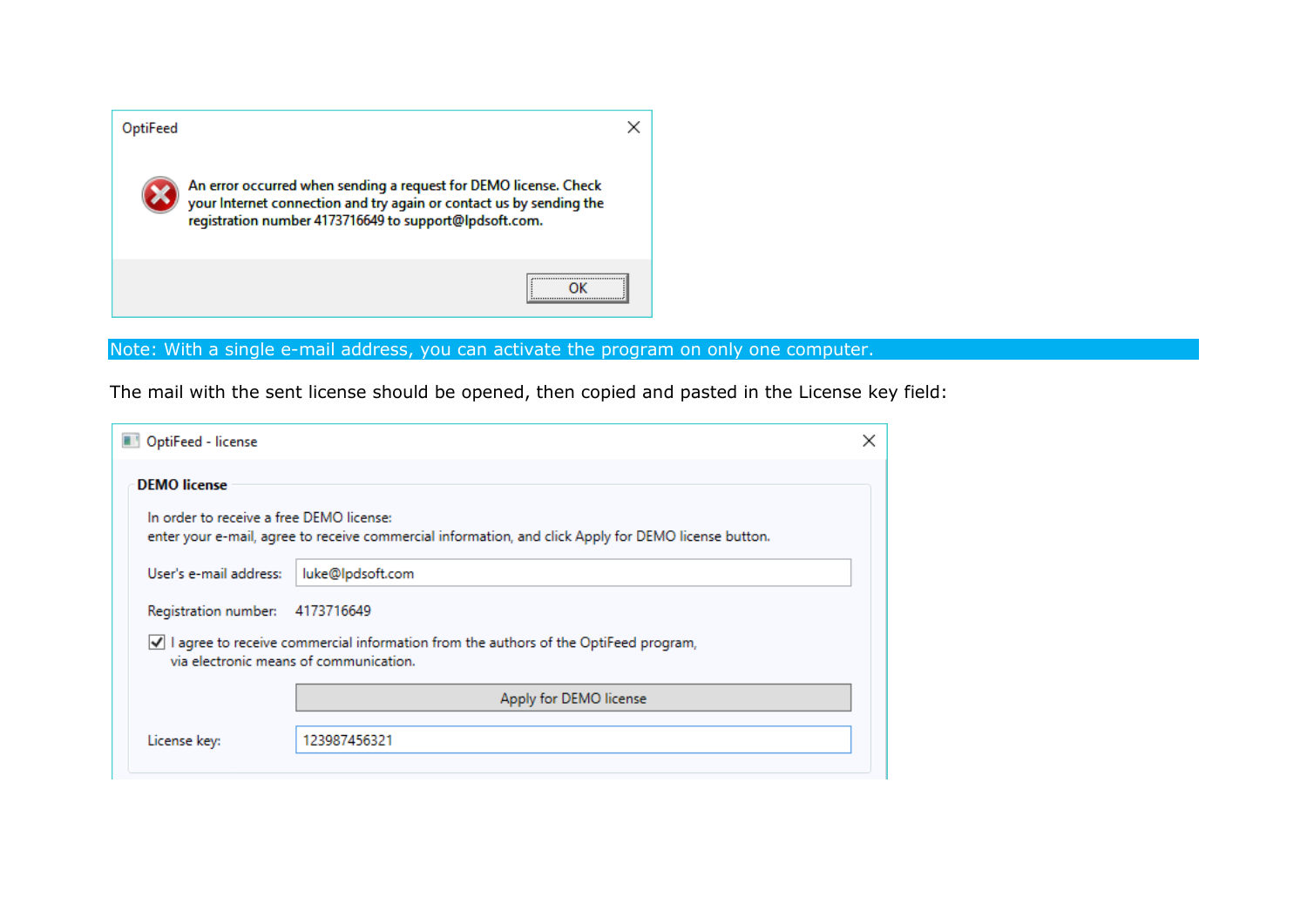After pasting the key, the program will automatically verify whether it is correct:

| OptiFeed - license                                                    |  |
|-----------------------------------------------------------------------|--|
| <b>DEMO</b> license<br>Valid DEMO license. This window may be closed. |  |

License window can be closed by pressing << OK >> button.

## 5.2. Educational License

Educational licenses are intended for all organizations operating research and education related to animal feed, particularly for environmental university - both for teaching staff and students.

Program in EDU mode has almost the same features as FARMER mode – for a fraction of its price - only that with exclusion of commercial use and limitation of maximum amount of ingredients, nutrients, and ratios in the recipes, it is 25. The function of creating a database backup copy as well as reproduction of database from copy makes it possible to use the program by many students from one station in computer lab, on individual datasets.

In order to join *OptiFeed EDU* project and purchase educational licenses pool, please contact us through the address office@lpdsoft.com.

Payable and unlimited in time (or time-limited) license key for EDU mode is in form of a file. In order to download it to a given computer, your e-mail address and password, assigned at the time of signing of an agreement accession to *OptiFeed EDU* project - being a university coordinator – should be entered. After completing these steps, the << Download EDU license >> button will be unlocked: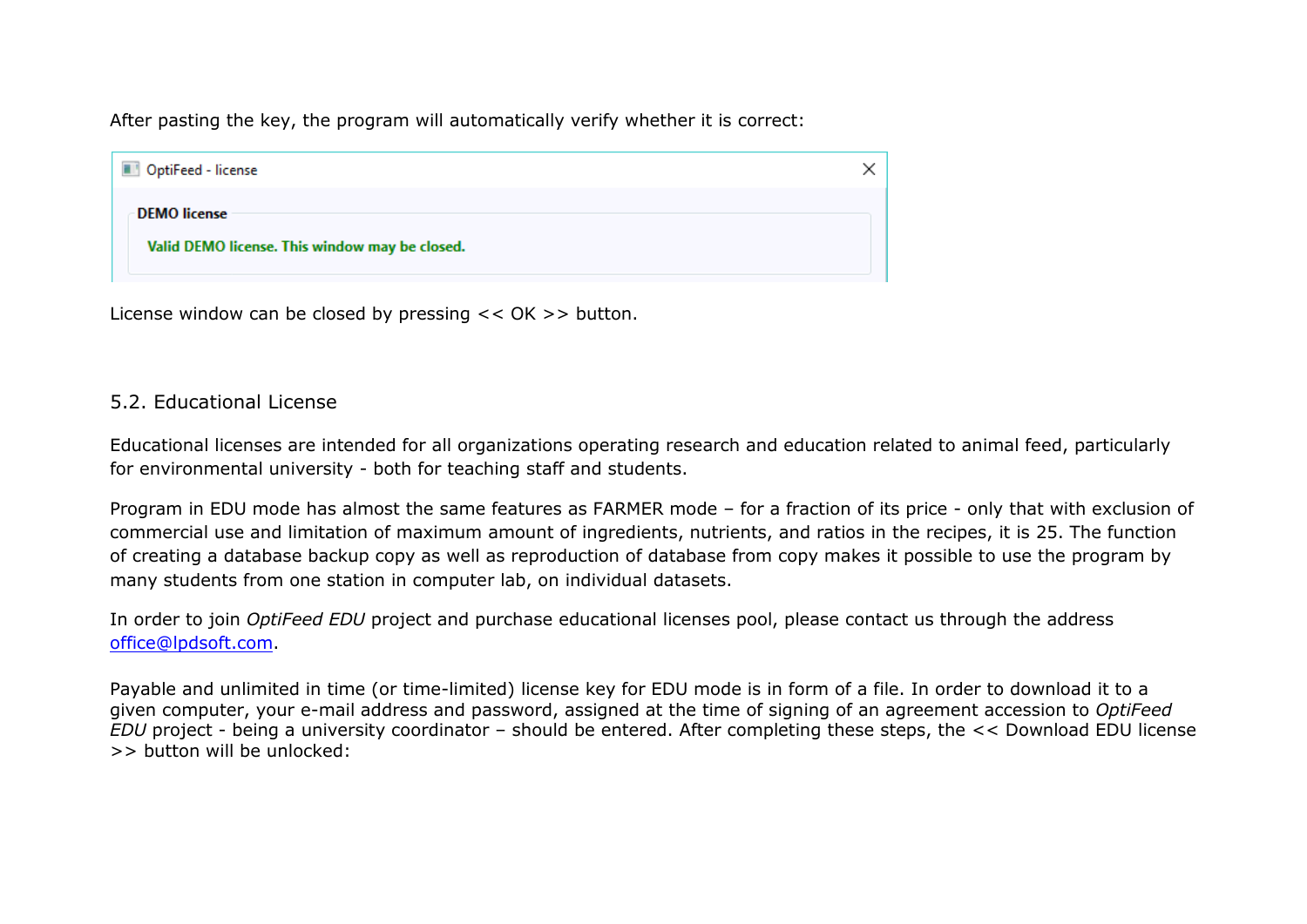| In order to activate the EDU license:<br>being the university coordinator, enter your e-mail address and password, and click Download EDU license button. |  |  |
|-----------------------------------------------------------------------------------------------------------------------------------------------------------|--|--|
| john.smith@ucdavis.edu                                                                                                                                    |  |  |
|                                                                                                                                                           |  |  |
| 4173716649-18A6F70C2A63                                                                                                                                   |  |  |
| Download FDU license                                                                                                                                      |  |  |
|                                                                                                                                                           |  |  |

Click it and wait for the response from the program:

| OptiFeed |                                               |
|----------|-----------------------------------------------|
|          | EDU license has been successfully downloaded. |
|          |                                               |

In case of failure, the program will display the cause (e.g. the depletion of the pool of licenses) and what to do next.

Once downloaded, the key will automatically verify its validity: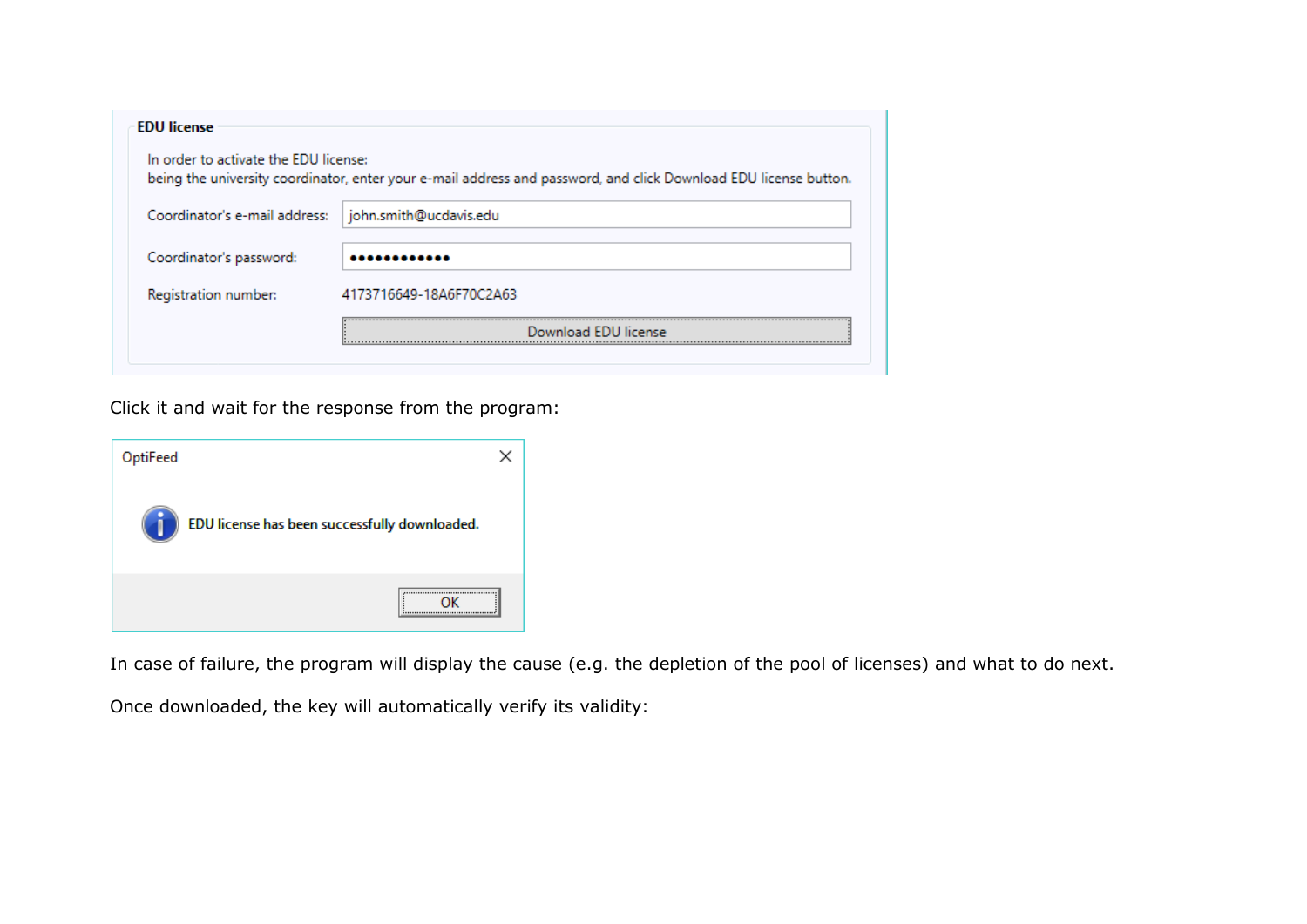| <b>EDU</b> license          |                                                                                          |
|-----------------------------|------------------------------------------------------------------------------------------|
|                             | Valid EDU license for: UC Davis Department of Animal Science. This window may be closed. |
| Expiration date: indefinite | Remove EDU license                                                                       |
|                             |                                                                                          |

License window can be closed by pressing << OK >>.

Educational licenses may be purchase for indefinite or definite time (time-limited). Validity term of the license is verified each time you start the program, hence for the duration of time-limited license the computer must be connected to the Internet. The program communicates the status of temporary licenses using font color:

- black font means that the expiration date has not yet been verified
- green, temporary license is valid for more than a month
- orange, validity of temporary license is less than a month (the program will keep reminding about each time the program is started)
- red, validity of the temporary license has expired (work with the program will not be possible)

| <b>EDU</b> license          |                                                                                          |
|-----------------------------|------------------------------------------------------------------------------------------|
|                             | Valid EDU license for: UC Davis Department of Animal Science. This window may be closed. |
| Expiration date: 06.11.2017 | Remove EDU license                                                                       |

The button << Remove EDU license >> is used to delete current educational license (e.g. temporary) from the program, in order to download a new one (e.g. indefinite time or limited time with a later expiration date). The old license will be de facto deleted only after successful downloading the new license from server - this prevents accidental removal of the license.

5.3. Commercial license